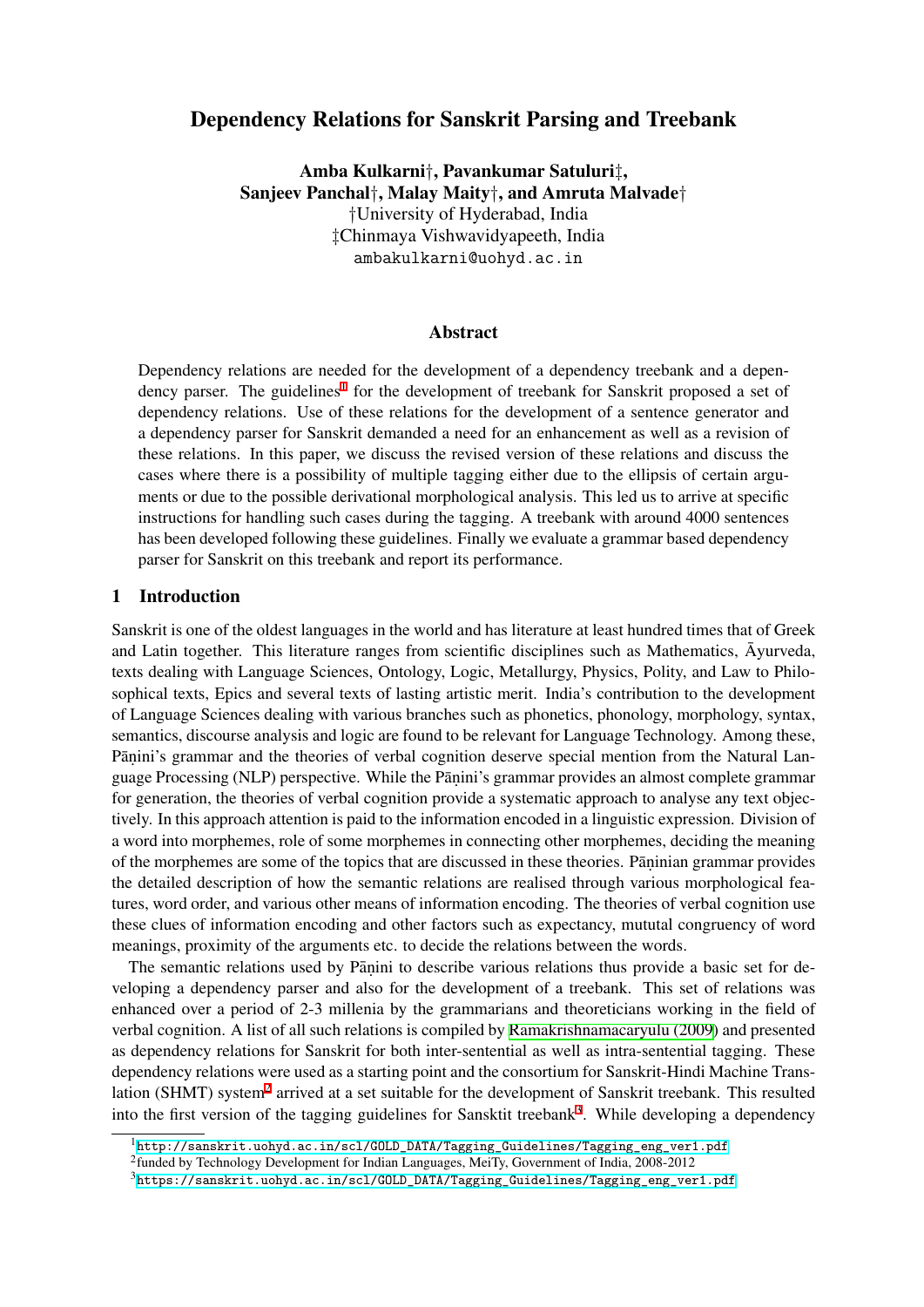parser, and also a sentential generator for Sanskrit, it was noticed that this set of dependency relations has some limitations and needs further enhancement as well as modifications. In this paper we discuss the revised version of this set. This set of relations is also used to develop a Sanskrit treebank. We present the cases of ambiguities in tagging while developing the treebank. This treebank is also used for the evaluation of the Sanskrit parser. We present the performance of this parser and discuss the limitations of both the parser as well as the dependency relations.

The paper is structured as follows. In the next section, we provide the literature survey of the state-ofart dependency relations and treebanks for parsing. This is followed by the discussion on the modifications to the earlier Sanskrit dependency relations and the enhancement thereupon justifying the necessity. In the fourth section we describe the Sanskrit treebank followed by the evaluation of a grammar based parser on this treebank. This is followed by the conclusion.

### 2 Brief survey

The last two decades have established the suitability of dependency parse over a constituency parse, even in the case of positional languages, for a wide range of NLP tasks such as Machine Translation, question answering, information extraction. This led to the development of dependency treebanks for various languages. Most of the languages followed an easy path of converting the existing constituency treebanks into dependency treebanks. Therefore the dependency relations used by these treebanks are also more syntactic in nature. At the same time several efforts were on developing a dependency parser for English. For example, the Link grammar, which is closely related to a dependency grammar proposed a set of around 106 relations which were not directional (Daniel and Temperley, 1993). Minipar had 59 relations (Lin, 2003). Caroll et al. (1999) and King et al. (2003) had proposed a set of dependency relations which were used by Marneffe et al. (2006) to convert the Phrase Structure treebanks to Dependency treebanks. This effort also led to some modifications to these relations, largely based on practical considerations. The number of relations proposed by them wer[e 47. Most of these relation](#page-11-0)s were syntactic in nature r[ather than](#page-12-0) s[emantic. These re](#page-11-1)latio[ns were incorpora](#page-12-1)ted in the Stanford parser. Thus we see that there was a huge v[ariation between the](#page-12-2) number of relations used by various research groups, and naturally their semantic content also differed.

For most of the morphologically rich languages like Czech, Hindi, and Finnish manually annotated dependency treebanks were developed. The Prague Dependeny Treebank (PDT) is one of the oldest dependency treebanks (Bejček et al., 2013). This treebank is annotated at both the syntactic as well as semantic (tectogrammatic) level (Böhmovà et al., 2003). AnnCorra, guidelines for annotating dependency relations based on Pāṇinian grammar, was developed for Indian languages, and the treebanks for major Indian languages were developed following these guidelines (Bharati et al., 2002).

The major effort tow[ards bringing in a s](#page-10-0)tandard among the dependency relations is by (Nivre et al., 2016) who proposed the Universa[l dependencies.](#page-11-2)<sup>4</sup> The Universal dependencies aim for a common annotation scheme for all the languages so that cross-linguistic consistency among the treebanks for several languages is achieved. The Universal dependencies were evolved fro[m the Stanford depe](#page-11-3)ndencies (Marneffe and Manning, 2008). Though most of the r[el](#page-1-0)ations from the Universal dependencies [are syntactic](#page-12-3) [in nat](#page-12-3)ure, the nsubj relation together with the newly proposed nsubj:pass relation makes this pair equivalent to the concept of *abhihita* of the Pāṇinian dependencies (Bharati and Kulkarni, 2011). Around 90 languages in the world including the three Classical languages viz. Greek, Latin and Sanskr[it have](#page-12-4) [dependency treebanks fo](#page-12-4)llowing Universal Dependencies.

Among the classical languages, both Ancient Greek and Latin have dependency treebanks following their own grammars. The ancient Greek dependency treebank [consists of 21,170 sentences](#page-10-1) (309,096 words) from ancient Greek texts (Bamman and Crane, 2011). The Latin dependency treebank (V.1.5) consists of 3473 annotate sentences (53,143 words) from eight texts. The Latin tagset (V.1.3) consists of 20 categories mainly and they are further elaborated into various types. In this tagset, they have explained, with examples, how to [annotate specific construct](#page-10-2)ions involving relational clauses, gerunds,

<span id="page-1-0"></span><sup>4</sup>https://universaldependencies.org/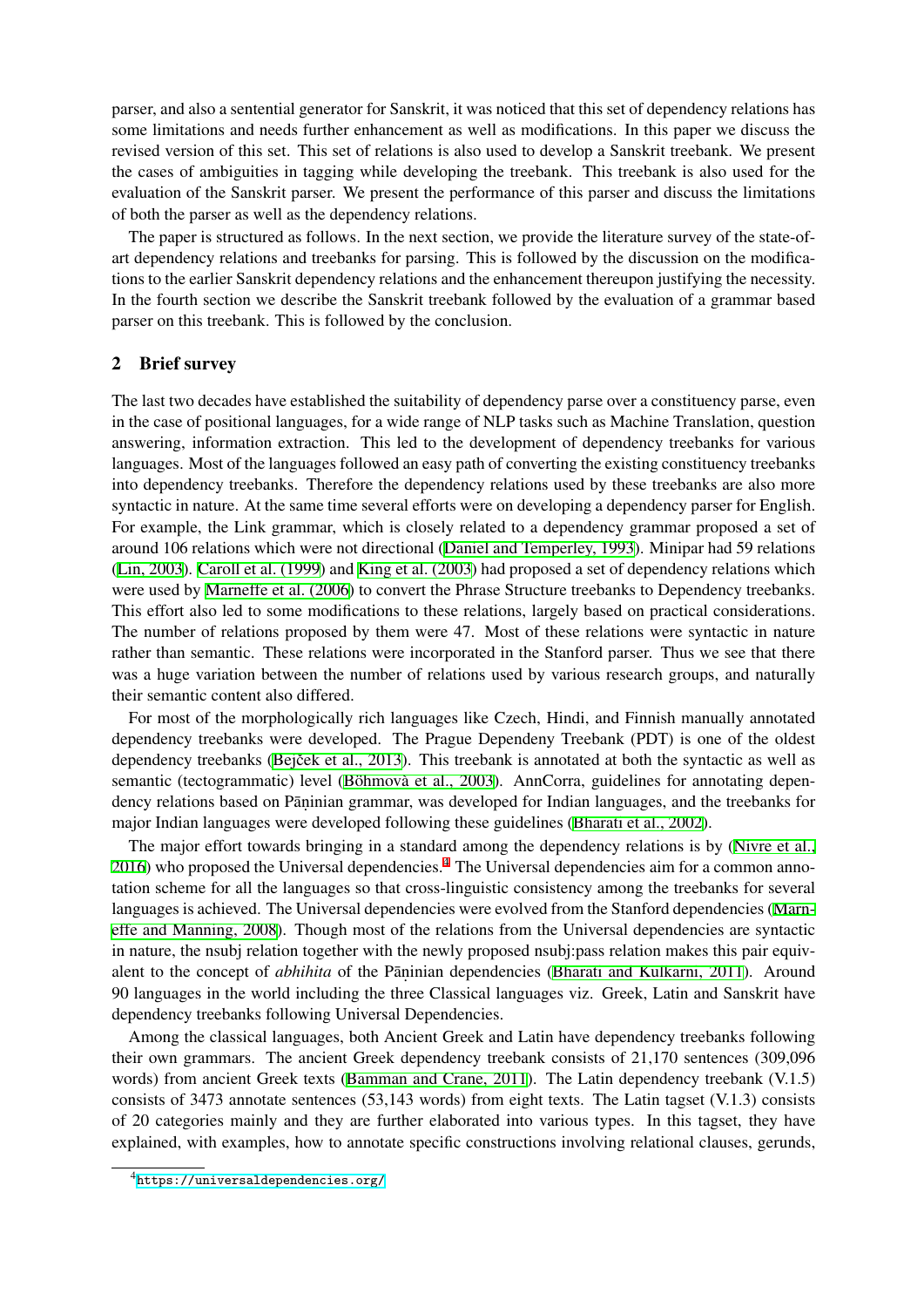direct speech, comparison etc.<sup>5</sup>.

All these dependency relations are mostly syntactic in nature. A strong need is also felt for the semantic annotation. Levin and Rappaport (2005) discuss the problems in thematic level annotation. This led to other models for semantic lev[el](#page-2-0) tagging. Propbank (Palmer et al., 2005) and FrameNet (Fillmore et al., 2003) are the two prominent among them.

Pāṇini's scheme for annotation of relations is syntactico-semantic (Kulkarni and Sharma, 2019). Unlike the se[mantics dealt with in Propba](#page-12-5)nk or the FrameNet annotations, in Pānini's scheme, the level of semantics is precisely the one that can be extract[ed only from the lin](#page-12-6)guistic expressi[on \(Bharati and](#page-11-4) [Kulka](#page-11-4)rni, 2010).

### 3 Samsadhan Dependency Relations

[Manually annot](#page-10-3)ated data at various levels has become now an essential resource for comput[ational anal](#page-10-3)ysis of texts. Such a resource is not only useful for machine learning but also comes handy as a test data for grammar based systems. To extract various kinds of relations between words in a sentence, it is necessary to have a corpus tagged at the level of relations between the words. Pāṇini's grammar provides semantic definitions of various relations between words and also provides rules that tell us how these relations are realised morphologically. The noun-verb relations are called the *karaka* relations which refer to six different types of participants of an action viz. *karta* (roughly an agent), *karma* (roughly a goal or a patient), *karanam* (instrument), *sampradānam* (recipient), *apādānam* (source) and an *adhikaranam* (location). The Indian grammarians further sub-classified and enhanced these relations by introducing a few more relations that deemed to be necessary from analysis point of view. In addition, two other relations viz. *prayojanam* (purpose) and *hetuh* (cause) also involve noun-verb relationship. The list of all these relations, with around 100 entries, is collected and classified by Ramakrishnamacaryulu (2009). This list was the starting point in framing tagging guidelines in building treebanks. It was noticed that these relations were very fine-grained, and were neither suitable for a human annotator nor for computer parsing with high accuracy. Taking into consideration both the aspects viz. the manual tagging as well as the automatic parsing, around 31 relations were chosen from this s[et \(Kulkarni and Ramakrishna](#page-13-0)macharyulu, 2013). A treebank of around 3,000 sentences was developed following these guidelines.<sup>6</sup> These dependency relations, when, were examined from the sentence generation point of view, it was noticed that this set has several relations that were not semantic in nature, and referred to the morphological [requirement or wer](#page-12-7)e syntactic in nature. This forced us to look at these rela[tions afresh.](#page-12-7)

#### 3.1 Enhancements and Modifications

In Sanskrit, there are certain words, in the presence of which a noun gets a specific nominal suffix. This is a morphological requirement, and in Pāṇini's grammar no semantics associated with such morphological requirements is discussed. As an example of such requirement let us consider the following sentence.

(1) *Skt:* Gloss: village{sg,acc} surrounding tree{pl,nom} be{pres,pl,3p}.  $gr\bar{a}$  *mam paritah. vr. ks. ah¯. santi.* Eng: There are trees surrounding the village.

In this sentence, the verb 'be' is not a copula, but indicates an existence. The word *paritah* (surrounding) refers to the location and has an expectancy of a reference point, and the word denoting this reference point gets an accusative case marker. Figure 1 shows both the old and the new versions. In the old version, the label was *upapadasambandhah* (literally 'a relation due to an adjacent word') which was a morphosyntactic label. In the new version this has been replaced by a semantic label '*sandarbha\_binduh.* ' (reference point). When the word *paritah* (surrounding) is used, there is a natural expectancy: 'surrounding what?'. The answer to 'what' gives a referenc[e](#page-3-0) point for surrounding. Hence this relation is termed 'reference point' (*sandarbha\_binduh.* ).

<sup>5</sup>http://static.perseus.tufts.edu/docs/guidelines.pdf

<span id="page-2-0"></span><sup>6</sup>http://tdil-dc.in/san (available for research purpose from TDIL)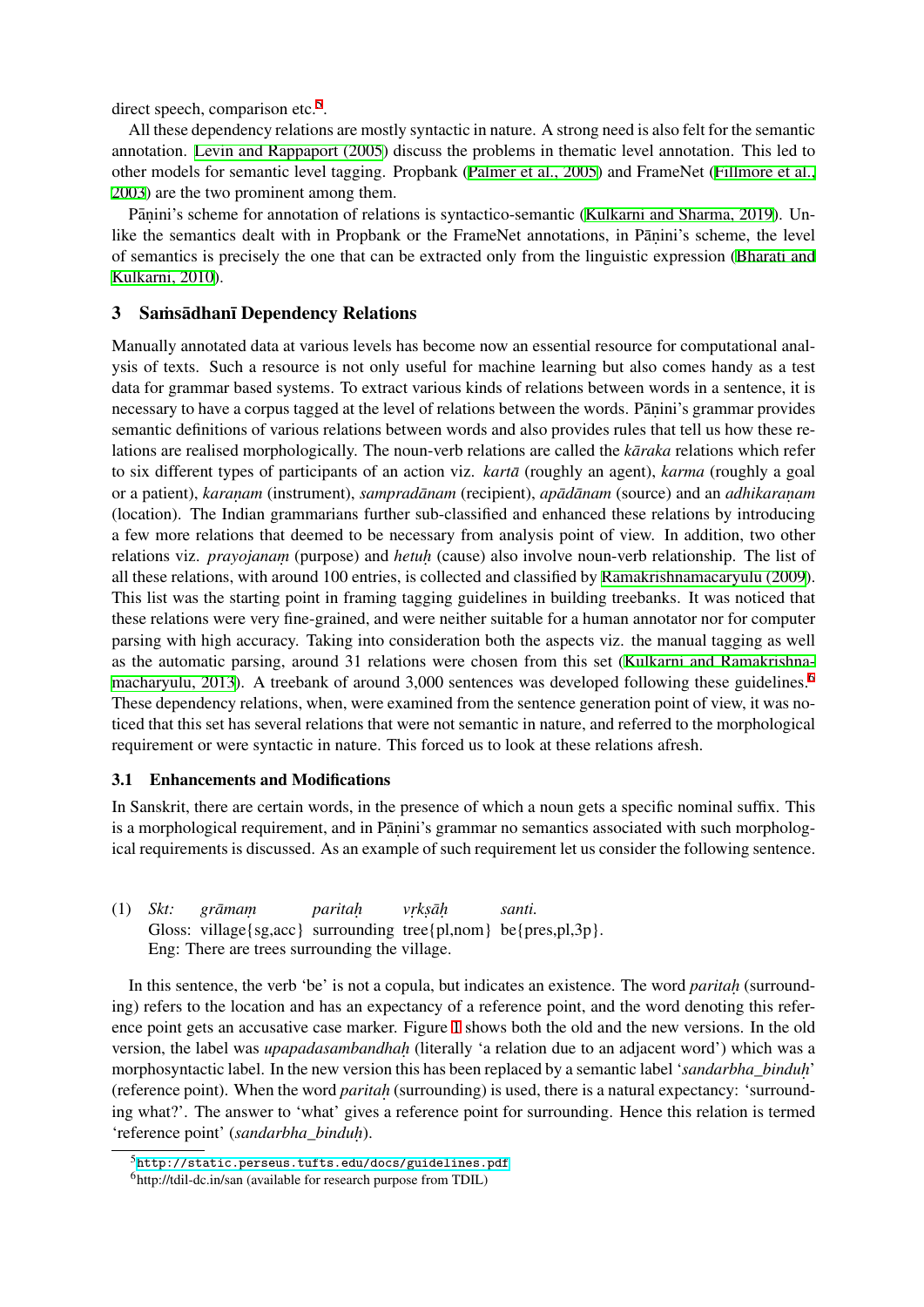

<span id="page-3-0"></span>Figure 1: Old and New annotations

Another pair of relations that needed modification was '*anuyogi*' and '*pratiyogi*'. These were the relations used to connect two sentences by a connective. The two words *anuyog¯ı* and *pratiyog¯ı* are from the Indian logic which are used to refer to the two relata of a relation. In the old annotation scheme, some of the relations were not analysed semantically, and hence a general scheme of naming them as relata1 (*anuyog¯ı*) and relata2 (*pratiyog¯ı*) was followed. We illustrate this with an example. Consider the sentence

(2) *Skt:* Gloss: I *aham. gr. ham.* home{sg,acc} go{pres,1p,sg} thus Rama{nom} say{past,3p,sg}. *gacchami ¯ iti ramah ¯ . avadat.* Eng: Rama said that he goes home.

In this sentence the relation of the particle *'iti'* (thus) with *gacchami* (goes) and *avadat* (said) was marked as *pratiyogī* and *anuyogī* in the earlier version. The embedded sentence being the sentential argument, we propose *vakyakarma* (literally meaning 'sentential object') relation between the heads of the main and the embedded sentence. And *'iti'* serves as a marker for this relation, and hence it is marked as *vākyakarmadyotakaḥ* (literally meaning 'indicator of sentential argument').



Figure 2: Complementiser: Old version



Figure 3: Complementiser: New version

Similarly consider the sentence

(3) *Skt:* Gloss: When cloud{pl,nom} rain{pres,3p,pl} then peacock{pl,nom} dance{pres,3p,pl}. *yada¯ meghah¯. vars. anti tada¯ mayur¯ ah¯. nr. tyanti.* Eng: When clouds shower then peacocks dance.

In the earlier version the relations were as shown in Fig. 4. The two relations *anuyogī* (relata1) and *pratiyogī* (relata2) and the relation *sambandhah* (literally 'relation') do not provide any semantics other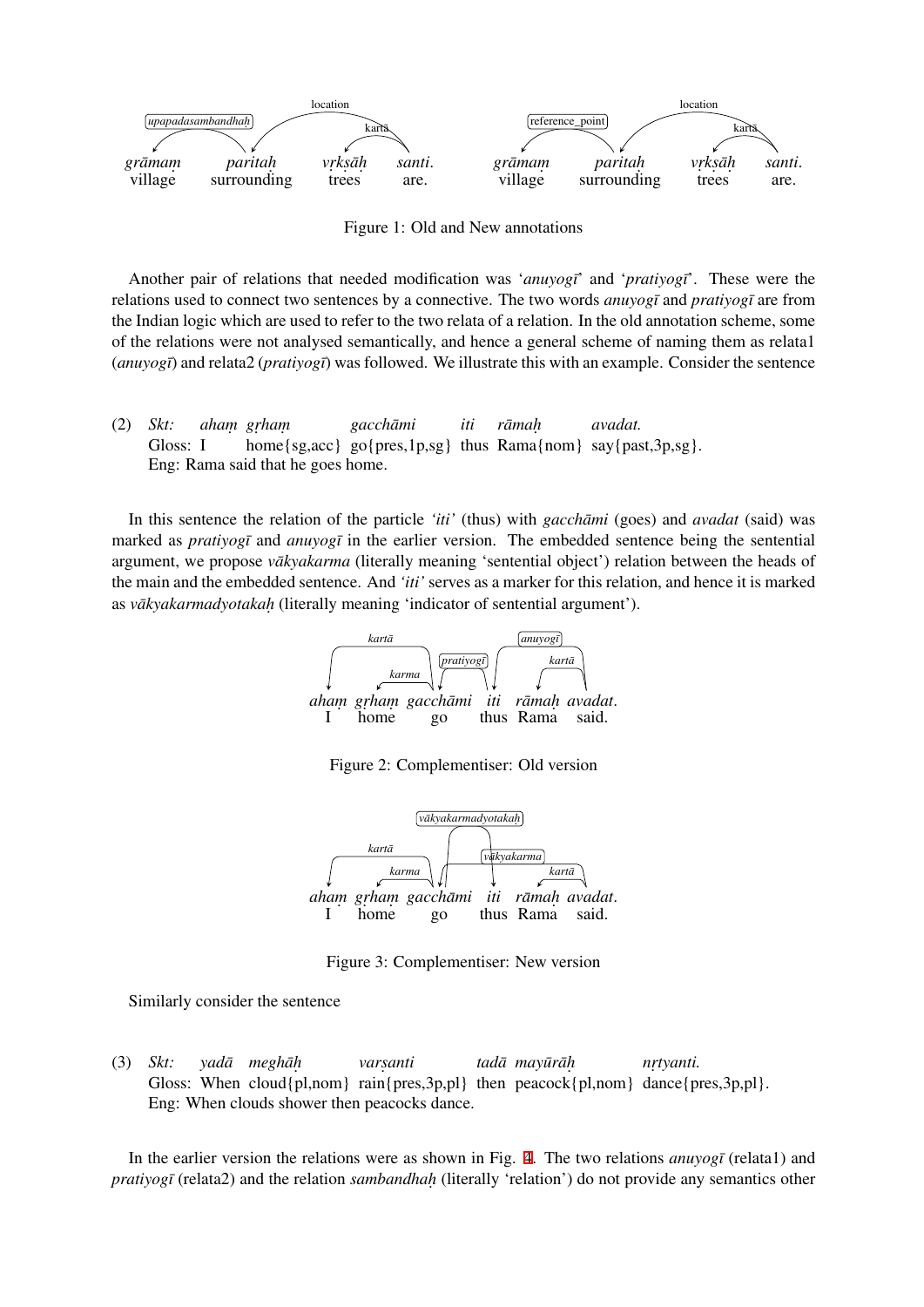than that the two words *yadā* (when) and *tadā* (then) are related to each other and they in turn are related to the finite verbs of the respective sentences. But what is the relation between them is not specified. In the revised scheme, these relations are changed as shown in Fig. 5. The modified version clearly marks the relation between co-relatives (when-then), and also marks the semantic relation of each of the co-relative with the verb as a time-location. The revised scheme thus provides a better semantics than the previous one.



Figure 5: Co-reference: New version

Finally the third major modification was with regards to the co-ordinating conjuncts. In the earlier set of relations the conjunctive particle (*samuccaya-dyotakah*) was marked as the head, connecting the conjuncting co-ordinates by a relation *samuccitam* as shown in Fig 6. This was modified as shown in Fig 7.

Let us look at the following sentence with a conjunct.

(4) *Skt:* Gloss: Rama{nom} Sita{nom} and forest{sg,acc} go{pres,3p,sg} *Ramah ¯ . S¯ıta¯ ca vanam. gacchati.* Eng: Rama and Sita go to forest.

Note here that the verbal form *gacchati* is in singular and not in dual.



Figure 6: Conjuncts: Old version

In Sanskrit, it is observed that the last conjunct shows concord with the verb (Panchal and Kulkarni, 2019). The conjunctive particle acts as a marker, similar to the case suffix, to mark the relation between the two conjuncts. Hence in the modified analysis, the last conjunct in the phrase is marked as the head, with which the other conjunct is related by a *samuccitam* (conjunct) relation and the conjunctive particle [is rela](#page-12-8)ted to this head by the relation of *samuccaya-dyotakah.* (literary 'a marker f[or conjunction'\).](#page-12-8)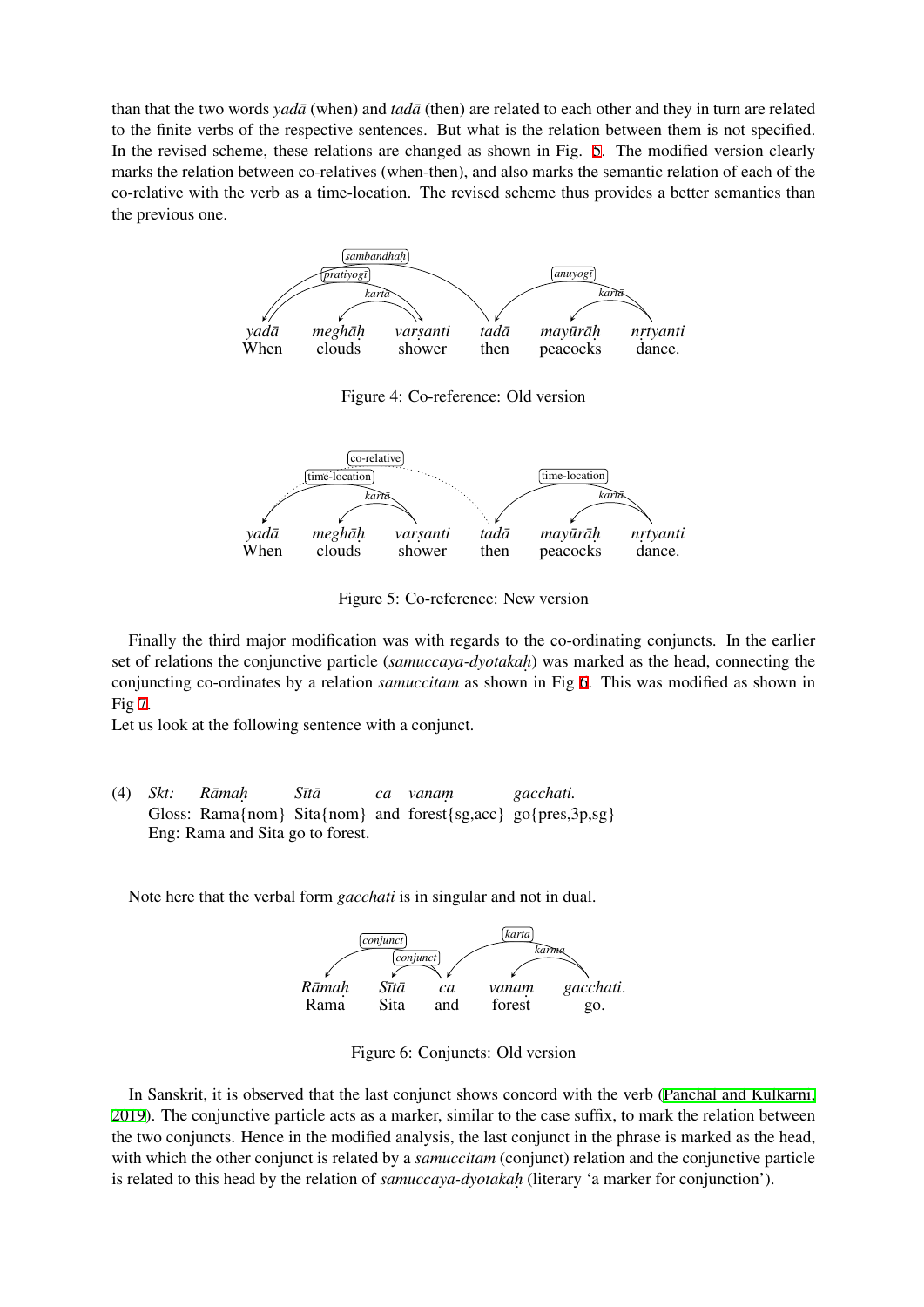

Figure 7: Conjuncts: New version

#### 3.2 Samsadhan Dependency Relations Version 2

The current version has 54 relations (see Appendix A) classified into the following categories.

- Predicate-argument relations
- *•* Non-Predicate argument relations
	- verb-verb relations
	- verb-noun relations
	- noun-noun relations
- *•* Relations due to special words
- *•* Conjuncts and Disjuncts
- *•* Miscellaneous

The predicate-argument relations are known as *kāraka* relations in Pāṇinian terminology. These are six in number with sub-classification of some of them. The six major relations are *karta* (roughly agent), *karma* (roughly goal or patient), *karaṇam* (instrument), *sampradānam* (recipient), *apādānaṃ* (source) and *adhikaranam* (location). If the activity involved is a causative one, then the agent of the basic activity is called *prayojya kartā* and the causative agent is called the *prayojaka kartā*. To account for the arguments of ditransitive verbs, we have introduced two sub categories of *karma* viz. *mukhyakarma* (primary object) and *gaunakarma* (secondary object). These are something similar to, but not semantically equivalent to, direct and indirect object. As discussed in the previous section, a new tag *vakyakarma* is also introduced to mark a sentential argument to a verb.

Under the non-predicative arguments, the relations are categorised into three sub-categories. The relation of a finite verb with a non-finite verb marking precedence, simultaneity etc. forms the first category. The relation of a verb with a noun marking the cause or the purpose etc. constitutes the second sub-category. The genitive relation between two nouns, the adjectival relation, and the relation due to reduplication are some examples of the relations in the third sub-category. The relations in this category convey only a broad semantics. For example the genitive relation covers various semantic relations such as part-whole relation, kinship relation, and the possessive relation, and many more. Similarly the reduplication may mark a universal quantification, or intensity, etc. The exact semantics depends on the context.

The third category of relations is the set of relations due to certain special words called *'upapada'*s. These words govern the case suffix of the nouns they are in proximity with. Pāṇini has not discussed the semantics of these relations. We found that most of these words are related to the nouns whose case suffix they govern, and they indicate either a reference point or a comparison point. Then there are the relations due to conjuncts and disjuncts and a few miscellaneous relations. The detailed treatment of conjuncts is summarised in (Panchal and Kulkarni, 2019), and we do not discuss these here further. Finally there are relations between sentences. These are typically relations between two full sentences. These relations are marked by cetain indeclinable words such as if then (*yadi-tarhi*), because of (*tatah*), hence (*atah*) etc. The relations between them are classified under miscellaneous, since, in the current guidelines we mark them as [either relata1 and relata2, or](#page-12-8) just simply a relation. The terms 'relata1', 'relata2' and 'relation' do not provide any semantics. In Ramakrishnamacaryulu (2009), a semantic classification of inter-sentential relations is provided. The current guidelines need further enhancement to incorporate inter-sentential relations. This is out of scope of this paper and hence is not discussed.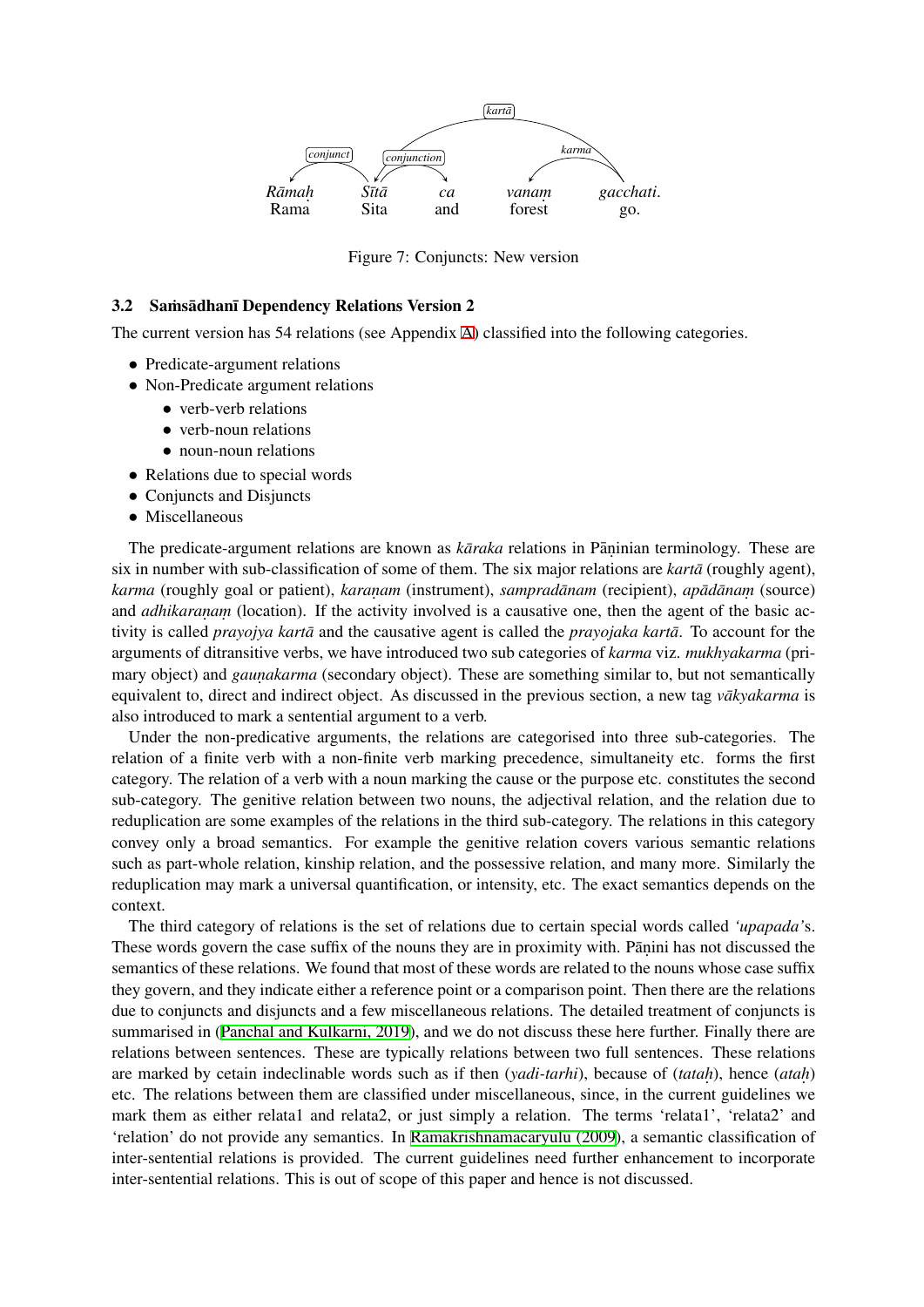### 3.3 Samsādhanī Parser

During the last decade there is an upsurge in the use of Machine Learning approaches for the development of Dependency parsers. Dependency parsers for several languages including Classical languages such as Latin and Greek are available. Most of these parsers follow the Data Driven approaches. The first parser for Sanskrit was built by Bhattacharyya (1986) using integer programming. Huet (2007) has a shallow parser that uses the minimal information of the transitivity of a verb as a sub-categorisation frame and models it as a graph-matching algorithm. The main purpose of this shallow parser is to filter out nonsensical segmentations. Hellwig et al. (2020) describe a syntactic labeler for manual annotation. This syntactic labeler expects [a human being to sele](#page-11-5)ct the pair of words, and the [syntactic lab](#page-11-6)eler suggests a label. This is a first stage towards developing an automatic full syntactic parser.

The first full-fledged parser for Sanskrit is described in Kulkarni (2019). This parser follows the Pāṇinian grammar and t[he theories of verbal](#page-11-7) cognition described in the Indian Sanskrit literature. The theories of verbal cognition describe three conditions necessary for verbal cognition. They are  $\bar{a}k\bar{a}nks\bar{a}$ (expectancy), *yogyata¯* (meaning congruity) and *sannidhi* (proximity). Kulkarni (2019) has discussed the computational models of these three factors and describes t[he design of a pa](#page-12-9)rser following the theories of verbal cognition. This parser which is a part of the Samsadhan  $\eta$  platform, is implemented as an edgecentric binary join to build a dependency tree, in bottom-up approach, with local and global constraints on the edges and the edge labels. It uses the dependency relations pro[vided in the App](#page-12-9)endix A. It differs from the state-of-art parsers in the following aspects.

- It is a grammar based parser and follows the Indian theories of verbal cognition for parsing, while the current trend is to follow data driven approaches.
- It produces all possible parses while a typical parser produces only one parse. There are two reasons for allowing multiple parses. The first reason is, in Sanskrit we come across texts that have multiple readings. These multiple readings may be intended by the author or may be due to different philosophical interpretations. We would like to present all these readings to the reader. The second reason is, and this is purely due to the limitation of the implementation, the mutual congruency (semantic restrictions) between the word meanings is not checked while establishing the relations between words. This leads to over-generation and false positives. It is left to the readers to choose the correct parse from among the possible solutions.
- The solutions are ranked with a cost function which is defined as a sum of product of the cost associated with the relation and the distance between the two relata.
- The parse comes with an intelligent user interface and helps user to select the correct parse if the first parse is not correct.

## 4 Treebank

The first treebank of dependency analysis for Sanskrit was developed by the Consortium (SHMT-Consortium) executing the project entitled 'Development of Sanskrit Computational Tools and Sanskrit-Hindi Machine Translation System' sponsored by TDIL Programme, Ministry of Information Technology, Government of India, 2008-12. This treebank has 3000 sentences, mostly taken from the modern stories. However, this treebank is not available in public domain, and is available with the TDIL only for research. The second treebank was developed following the Universal Dependencies for a tiny corpus of 230 sentences from a *Pañcatantra* story (Dwivedi and Guha, 2017). The third treebank is the treebank of Vedic Sanskrit of 4004 sentences, which consists of both prose as well as verses, developed by Hellwig et al. (2020). This treebank also follows the Universal Dependencies.

We decided to develop a separate treebank from those described above. Firstly, since the dependency relations used by our parser for tagging [are different from the Un](#page-11-8)iversal Dependency relations, the second and the third treebanks were not useful for us to evaluate our parser. Secondly we wanted [to make](#page-11-7) [the treebank](#page-11-7) thus developed open. The Samsadhan  $\bar{p}$  platform contains three manually annotated texts. The first one is the *Sanksepa Rāmāyaṇam* which has 100 verses. All these verses are tagged manually following the guidelines developed for the SHMT Consortium project. Shukla et al. (2013) reported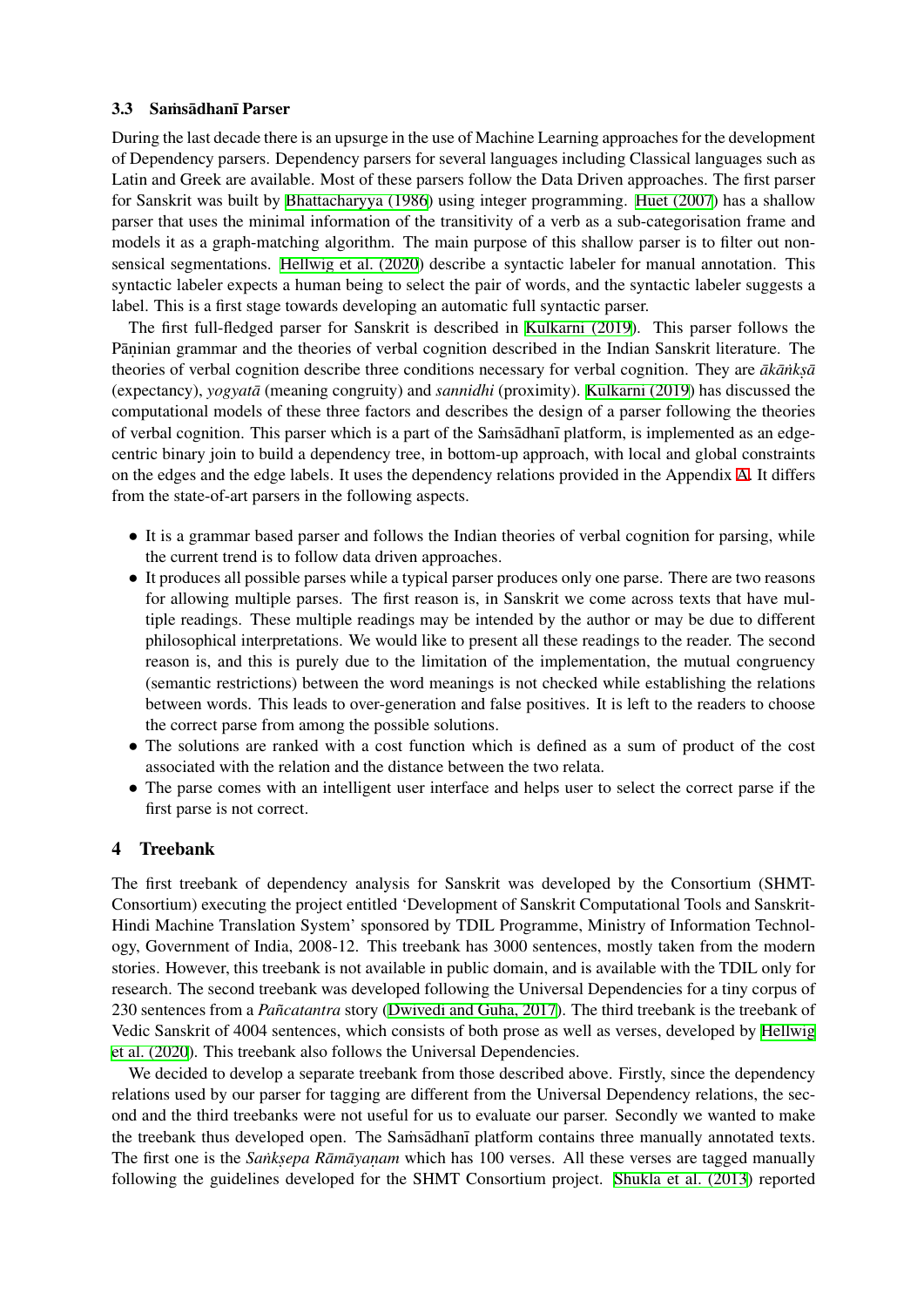a GOLD data of *Śrimad-Bhagavad-Gītā* (BhG), a philosophical text in verse form, consisting of 700 verses. This text was also tagged at various levels - metrical, segmentation, morphological and dependency (Patel, 2018). For the dependency level tagging, the guidelines of SHMT project were followed. The third manually annotated text consists of the first 10 Cantos of a poem *Śiśupālavadham*<sup>7</sup> which were tagged following the same guidelines.

While these three tagged texts were available under the Samsadhan platform, we noticed that since these tr[eebanks are](#page-13-1) created by individuals, and are not cross checked, there are a few in[co](#page-7-0)nsistencies. Meanwhile, the development of the parser also prompted us to improve upon the dependency relations. So these treebanks need to be modified as per the new guidelines and need to be cross checked as well for consistency in tagging. During the development of a parser, a need was also felt of controlled texts for testing. This led us to develop a new treebank. The sentences for this new treebank are chosen from four different sources. One set is from the grammar books to ensure that the treebank covers various types of constructions and special cases discussed in the grammar books covering various cases of subcategorization etc. The second set contains 284 sentences from a Sanskrit text book for 9 *th* grade by NCERT (National Council for Education, Research and Training). These sentences are not isolated ones, but they constitute complete meaningful paragraphs or stories. The third set of sentences is from various books on Sanskrit learning. These are independent sentences covering wide vocabulary and syntactic constructions for the beginners. The fourth set of sentences is from the modern stories from a story book<sup>8</sup> which is being cross checked by the annotators. The annotation for  $\acute{S}r\bar{v}$ *nad-Bhagavad-Gītā* is also being checked and corrected following the new guidelines. The treebank also contains a few verses from the first chapter of this poem. This treebank is available at http://sanskrit.uohyd.ac.in/scl/GOLD\_DATA unde[r](#page-7-1) the creative commons license.

#### 4.1 Ambiguities during annotation

The annotation of all these four sets was checked by two or more of the authors independently. There were a few cases where there was a difference of opinion among the annotators. We discuss here an example of each type of the difference.

There were certain constructions involving non-finite verbs where two different annotations were possible. Here is an example.

(5) *Skt:* Gloss: Seer{pl,gen} speech{sg,nom} authentic{sg,nom} be{pres,sg,3p}. *R. s. ¯ın. am¯ . vacanam. praman¯. am. asti.* Eng: Seer's speech is authentic.

Here the word *R*<sub>s</sub>*inam* is in genitive and hence it can be related to the following word *vacanam* by a genitive relation. However, the word *vacanam.* itself is a gerund of the verb *vac* (to speak). Hence the relation of *R*<sub>s</sub>*inam* with *vacanam* may be considered to be that of a *karta* (agent), according to Pāṇini's grammar.<sup>9</sup> In such cases we noticed that the annotators do not have consistency in tagging. This difference in tagging is probably not so important from the translation point of view, but it is important for the tasks such as information extraction, question answering etc. As far as the parser is concerned, it marks the relati[o](#page-7-2)n as genitive if the genrund analysis is not available. If gerund analysis is available then it produces both the genitive as well as agent relation, giving priority to the agent relation. So the performance of the parser depends on the performance of the morphological analyser. Marking the relation as a genitive leads to loss of information. On the other hand, if the relation is marked as *karta*, then one can always downgrade it to genitive, for translation purpose. A conscious effort on the part of the annotator is needed to mark such relations, and a good coverage morphological analyser producing

 $7$ https://sanskrit.uohyd.ac.in/scl/e-readers/shishu/

<sup>&</sup>lt;sup>8</sup>"130 Sanskrit kathā", Dr. Narayan Shastri Kankar, Neetha Prakashan, New Delhi, 2007.

<span id="page-7-2"></span><span id="page-7-1"></span><span id="page-7-0"></span><sup>&</sup>lt;sup>9</sup>Kartrkarmanoh krti A2.3.65 - A *kartā* and a *karma* takes genitive case when the verb is in non-finite form denoting the activity.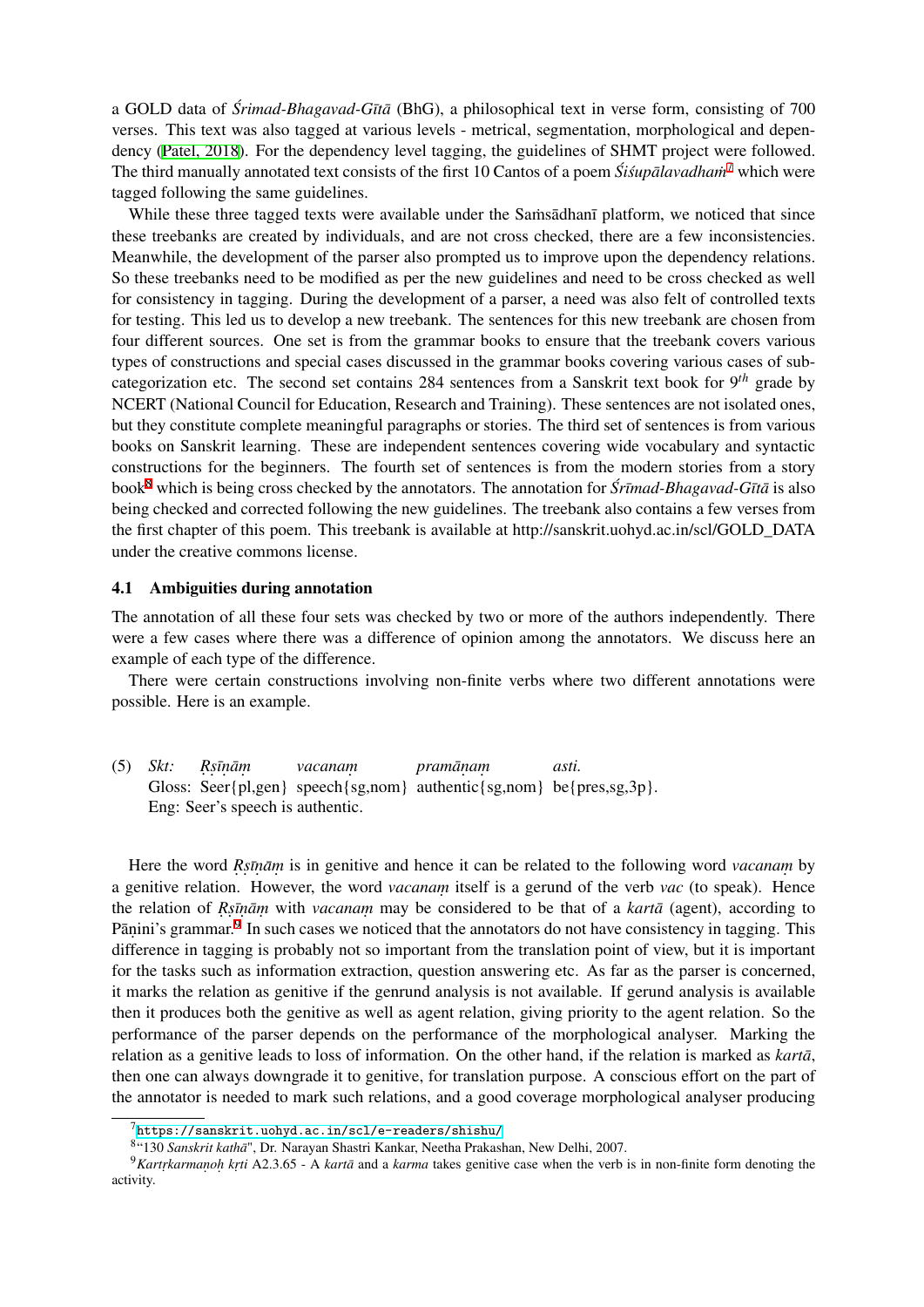analysis of derived stems is needed to get a correct parse.

Let us see another example.

(6) *Skt:* Gloss: Road{pl,nom} blocked{pl,nom} be{pres,pl,3p}.  $m\bar{a}$ *rg* $\bar{a}$ *h avaruddhah¯. bhavanti.* Eng: The roads are blocked.

Here the word *avaruddhah* is a past participle of the verb *rudh* with prefix *ava*. Now this sentence can be analysed in two different ways as follows. The verb *bhū* may mean either 'to happen' or 'to become' and also 'to be'. Accordingly, we have two different interpretations.



Figure 8: Inflectional Information

Both these analyses are correct. In the first one, the verb acts as a copula. The second one shows the analysis with the verbal meaning 'to happen', and 'being blocked' as its *kartā*. The *mārgāh* (roads) is, then, the object of blocking. As in the previous case, the first one is good enough for translation while the second one is better for deeper semantic analysis. In both the above cases, we propose that the manually tagged corpus should produce the analysis that uses the derivational information.

Another observation regarding tagging was with the elliptical sentences. Since Sanskrit is a highly inflectional language, there is no specific position (such as the Subject position in positional languages) that is sacrosanct. This allows Sanskrit to be a pro-drop language as well. Further, even the mandatory arguments such as *karta* and *karma* may be dropped. For example, in an answer to a question '*ramah kutra agacchat*' (Where did Rama go?), a simple answer such as '*vanam. agacchat*' (went to a forest) is possible where the subject is ellipsed. Here the word *vanam* is ambiguous between a nominative and an accusative analysis with the same stem *vana*. This leads to two parses, one with *vana* as an agent and another with *vana* as a goal. In the absence of any module to deal with meaning congruity between the verb and a noun, the parser fails to select one parse out of the two. The human annotator however marks the correct parse since he knows the meanings of the words. However there are cases where even for a human being the sentence is ambiguous, due to multiple morphological analyses. For example the causative form of the verb *katha* (to tell) is same as its non-causative form. Thus the word *kathayanti* may mean either tell or make somebody tell. So a simple sentence such as

(7) *Skt:* Gloss: friend{pl,nom/acc} tell{pres,pl,3p,[causative]} *mitran¯. i kathayanti.* Eng: Friends tell / (They) tell friends / Friends make (somebody) tell / (They) make (somebody) tell friends.

is ambiguous between four readings - friends is an agent, friends is a *karma*, friends is the causative agent, and finally friends is the *karma* (object) of the causative verb. This ambiguity is there for a human reader as well, since all the three interpretations are meaningwise compatible. In such cases the annotators are advised to mark all possible readings.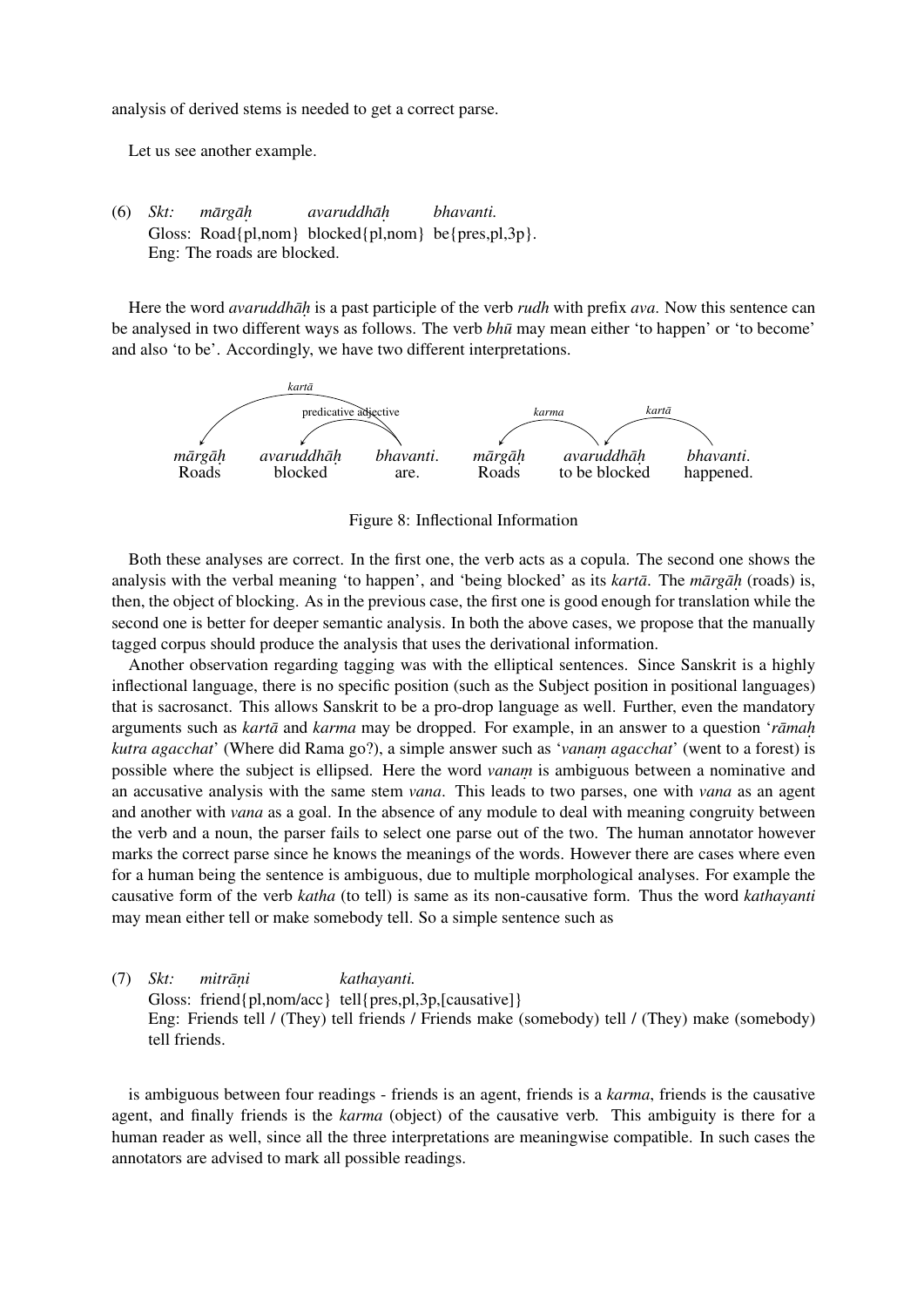We present the last example where the arguments are shared. Consider an example with one verb in absolutive and the other one in finite form as follows.

(8) *Skt:* Gloss: Rama{nom} book{sg,acc} purchase{abs} read{pres,sg,3p}.  $r\bar{a}$  *mah pustakam. kr¯ıtva¯ pat .hati.* Eng: Rama reads a book after purchasing it.

Here both the *karta* as well as *karma* viz. Rama and book are shared between the two verbs purchase and read. Panini has provided a rule for the sharing of the *karta*, and accordingly, we relate Rama by the relation of *karta* with the finite verb read. But, for the sharing of the *karma*, there is no rule in the grammar. Here we fall back to the default word order in prose for deciding which role to mark. If the verb in absolutive were intransitive, then the *karma* would have been always after this absolutive verb and before the final verb, in the default prose word order. Similarly, if the *karma* for both the verbs are different, then the *karma* for the finite verb would be just before it, and that of the one in absolutive would be before it. Taking clues from this, we mark the shared verb as an argument of the verb in absolutive, and then using the rule for sharing of arguments, we share it with the final verb. But if an annotator marks the relation the otherway, we do not want to penalise them. In other words, we provide both possible answers in such cases.

### 4.2 Evaluation

The sentences in the Samsadhan  $\bar{a}$  treebank were run through the Samsadhan parser. Table 1 shows the statistics of the treebank and the performance of the parser on the basis of following parameters: a) exact match, b) totally failed sentences, c) partially correct output, d) Labelled Attachment Score (LAS), and e) Unlabelled Attachment Score (UAS). Totally failed sentences are the ones which the parser fails to parse, either due to Out of Vocabulary words or if any word fails to get connected to any o[th](#page-9-0)er word in the sentence. Partially correct output are the parses where at least one relation is wrong but not all.

| Source             | Sentences | Tokens | Exact | Failed     | Partial | LAS   | <b>UAS</b> |
|--------------------|-----------|--------|-------|------------|---------|-------|------------|
|                    |           |        | Match |            | Match   |       |            |
| Grammar            | 468       | 1551   | 343   | $2(.4\%)$  | 123     | 89%   | 97%        |
| $9^{th}$<br>grade  | 284       | 1393   | 183   | $15(.6\%)$ | 87      | 82%   | 89%        |
| <b>Skt Learner</b> | 1070      | 4987   | 817   | 66 (6%)    | 181     | 88%   | 92%        |
| BhG sample(verse)  | 36        | 313    |       | 3(8%)      | 26      | 70%   | 76%        |
| Average            | 1858      | 8244   | 1350  | 86 (4.6%)  | 417     | 85.5% | 91.5%      |

<span id="page-9-0"></span>Table 1: Performance of Parser

Thus we see that the performance of this parser is reasonably good. The percentage of failure is very small. The average LAS is 85.5% and the UAS is 91.5%. We notice that the performance of verse is not good. This is mainly due to some relations such as that of genitive and the adjectival which can move around freely.

The confusion matrix for some of the frequently occuring relations is shown in Table 2. The maximum confusion is with respect to the relation of *karta* (roughly agent). There are two major reasons for the confusion of any relation with the other one. The first reason is, the relations share the same case marker. For example, both the cause and the instrument always take the instrumental case marker. And in the passive voice, *kartā* also takes the instrumental case marker. Therefore we see the co[nf](#page-10-4)usion betwen a cause and an instrument and the *karta*. Similarly the adjective of any of the predicate-argument relation always takes the case of its head noun. Since the relative word order for the adjective and the head noun is not fixed, in the absence of any semantic information about the adjective there is a confusion between which of the two substantives is the head and which one is an adjective. The confusion between a *karta*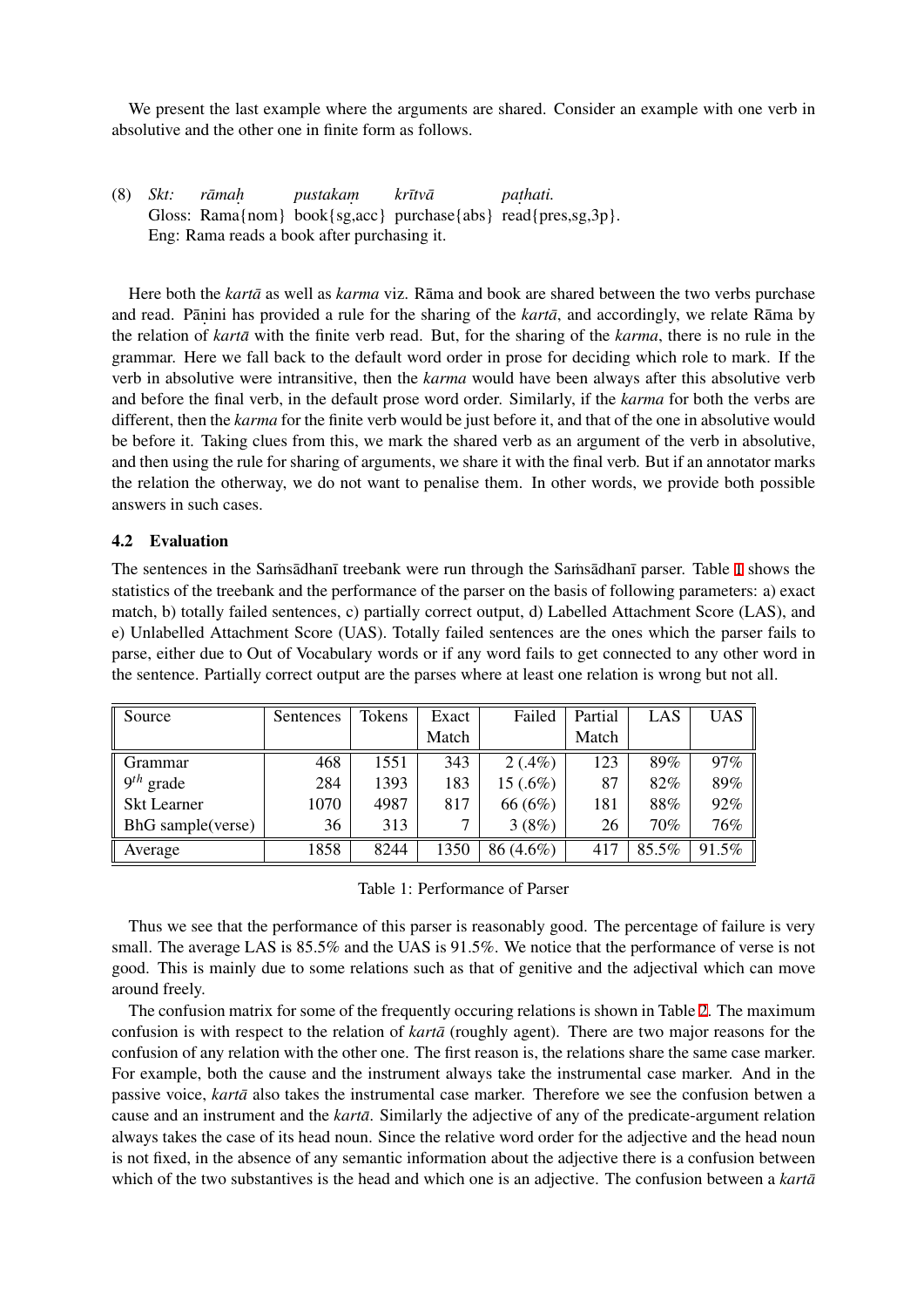and the predicative adjective is also essentially for the same reason. The second reason for the confusion is due to multiple morphological analyses of a word. For example, in the neuter gender, the accusative and nominative word forms are the same. This results in the confusion between a *karta* and a *karma* (roughly goal).

| machine $\rightarrow$ | kartā     | karma     | adjective            | pred adj  | instrument | cause     | $\ddot{\phantom{0}}$ | Total     |
|-----------------------|-----------|-----------|----------------------|-----------|------------|-----------|----------------------|-----------|
| manual $\downarrow$   | (agent)   | (goal)    |                      |           |            |           |                      |           |
| kartā (agent)         | 1322      | 14        | 10                   | 26        | 6          | 6         | $\ddot{\phantom{0}}$ | 1523      |
| karma (goal)          | 31        | 883       | 7                    |           |            |           | $\ddot{\phantom{0}}$ | 1069      |
| adjective             | 29        | 12        | 260                  |           |            |           |                      | 406       |
| pred adj              | 23        |           |                      | 114       |            |           |                      | 162       |
| instrument            | 5         |           |                      |           | 74         | 8         | $\ddot{\phantom{0}}$ | 99        |
| cause                 |           |           |                      |           | 10         | 40        | $\ddot{\phantom{0}}$ | 77        |
| $\ddotsc$             | $\ddotsc$ | $\ddotsc$ | $\ddot{\phantom{0}}$ | $\ddotsc$ | $\ddotsc$  | $\ddotsc$ | $\ddotsc$            | $\ddotsc$ |
| Total                 | 1460      | 952       | 306                  | 140       | 99         | 66        | $\cdot$ $\cdot$      | 6226      |

<span id="page-10-4"></span>Table 2: Confusion Matrix

### 5 Conclusion

In this paper we have discussed the first publicly available Sanskrit treebank developed following the dependency relations based on the Indian grammatical tradition. The presence of derivational analysis leads to deeper semantic analysis. At the same time it also introduces inconsistency in tagging, since most of the time for frequently used derived words such as *vacanam* (speech), the annotator may take these as underived and provide the dependency relations which do not show up the deeper analysis. Such deeper analysis is useful for certain tasks such as question answering and information retrieval, though might be irrelevant for the machine translation purpose.

We have also discussed the improved version of the dependency relations based on the Indian grammatical tradition. Three major improvements related to the treatment of the complementiser, conjunct and co-relative constructions were discussed. The modified version reflects the associated semantics.

Finally we have tested the dependency parser for Sanskrit on the treebank, and noted that the performance of the parser is reasonably good. The confusion matrix conforms with the grammatical sources of ambiguities. The proper modeling of mutual congruency would help in improving the performance of the parser.

### References

- V. S. Apte. 1885 [1925]. *The Student's Guide to Sanskrit Composition*. The Standard Publishing Company, Girgaon, Bombay, 9 edition.
- <span id="page-10-2"></span>David Bamman and Gregory Crane. 2011. The ancient greek and latin dependency treebanks. In Caroline Sporleder, Antal van den Bosch, and Kalliopi Zervanou, editors, *Language Technology for Cultural Heritage*, pages 79–98, Berlin, Heidelberg. Springer Berlin Heidelberg.
- <span id="page-10-0"></span>E Bejček, E Hajičovà, J. Jajič, P. Jinovà, V. Kettnerovà, V. Kolářová, M. Mikulová, J. Mirovský, , A. Nedoluzhko, J. Panevová, L. Polákovà, M. Ševčkovà, J. Štěpànek, and S. Zikánová. 2013. Prague ependency treebank 3.0. Technical report, Institute of Formal and Applied Linguistics, Charles University.
- <span id="page-10-3"></span>Akshar Bharati and Amba Kulkarni. 2010. Information coding in a language: Some insights from paninian grammar. *Dhūmahi, Journal of Chinmaya International Foundation Shodha Sansthan*, I(1):77-91.
- <span id="page-10-1"></span>Akshar Bharati and Amba Kulkarni. 2011. 'Subject' in English is abhihita. In Ashok Aklujkar George Cardona and Hideyo Ogawa, editors, *Studies in Sanskrit Grammars (Proceedings of the Vyakarana Section of the 14th World Sanskrit Conference)*. D.K. Printworld.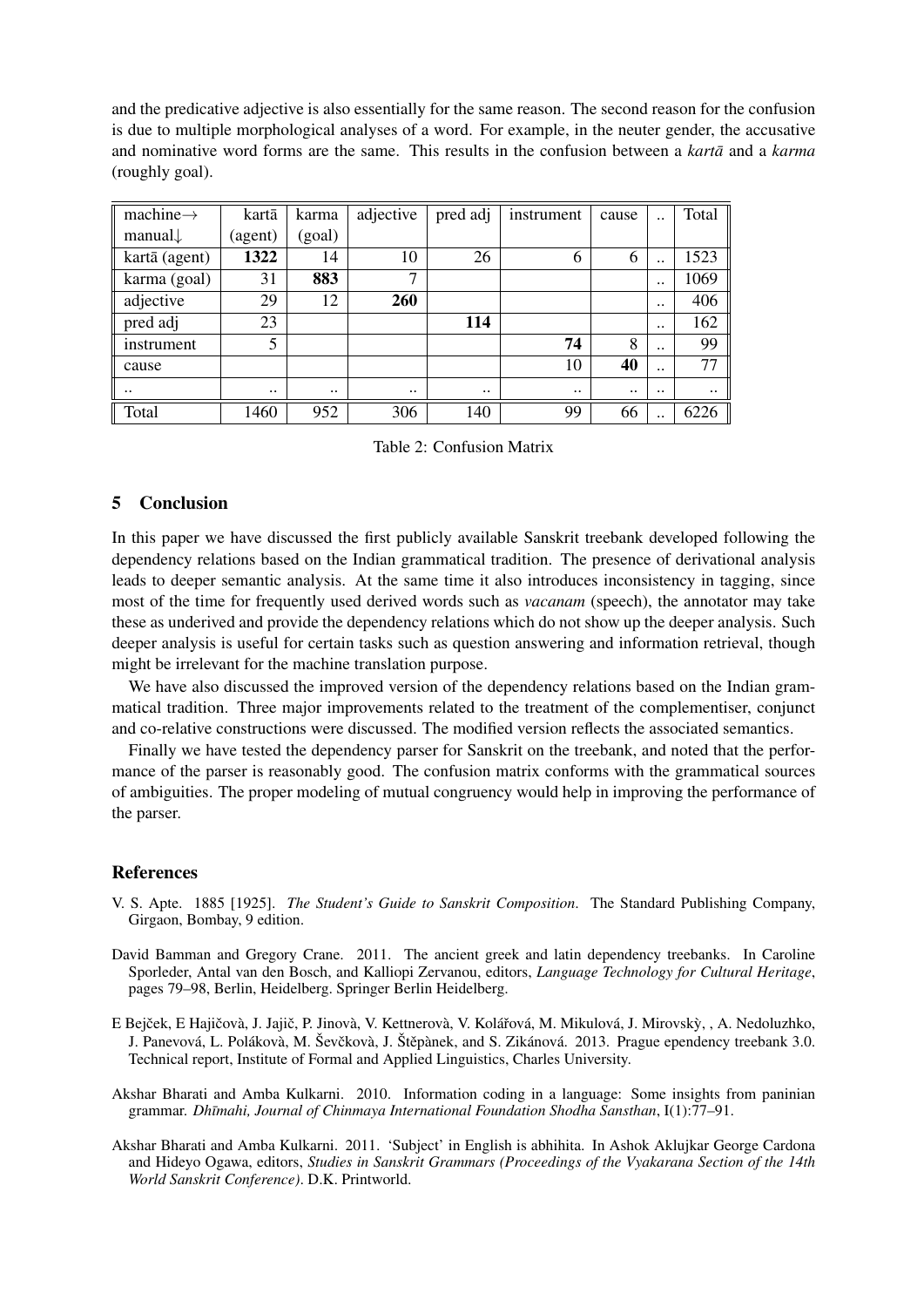- Akshar Bharati and Rajeev Sangal. 1990. A karaka based approach to parsing of indian languages. In *Proceedings of International Conference on Computational Linguistics (Vol. 3)*, Helsinki, Association for Computational Linguistics NY.
- Akshar Bharati and Rajeev Sangal. 1993. Parsing free word order languages in the paninian framework. In *31st Annual Meeting of the Association for Computational Linguistics*, pages 105–111. acl.
- Akshar Bharati, Vineet Chaitanya, and Rajeev Sangal. 1995a. *Natural Language Processing: A Paninian Perspective*. Prentice-Hall, New Delhi.
- Akshar Bharati, Ashok Gupta, and Rajeev Sangal. 1995b. Parsing paninian grammar with nesting constraints. In *Proceedings of 3rd NLP Pacific Rim Symposium*, pages 1–6.
- <span id="page-11-3"></span>Akshar Bharati, Rajeev Sangal, Vineet Chaitanya, Amba Kulkarni, Dipti Misra Sharma, and K. V. Ramakrishnamacharyulu. 2002. AnnCorra: Building tree-banks in Indian languages. In *COLING-02: The 3rd Workshop on Asian Language Resources and International Standardization*.
- <span id="page-11-5"></span>Pushpak Bhattacharyya. 1986. A system for sanskrit to hindi translation. Master's thesis, IIT Kanpur.
- <span id="page-11-2"></span>A. Böhmovà, E. Hajičovà, and B. Hladkà. 2003. The prague dependency treebank. 20.
- George Cardona. 2007. Pānini and Pāṇinīyas on śeṣa Relations. Kunjunni Raja Academy of Indological Research Kochi.
- George Cardona. 2009. On the structure of Pāṇini's system. In Gérard Huet, Amba Kulkarni, and Peter Scharf, editors, *Sanskrit Computational Linguistics 1 & 2*. Springer-Verlag LNAI 5402.
- <span id="page-11-1"></span>John Caroll, Guido Minnen, and Ted Briscoe. 1999. Corpus annotation for parser evaluation. In *Proceedings of EACL*.
- Harold G Coward. 1983. *Studies in Indian Thought*. Motilal Banarasidas.
- <span id="page-11-0"></span>Sleator Daniel and Davy Temperley. 1993. Parsing english with a link grammar. In *Third International Worshop on Parsing Technologies*.
- <span id="page-11-8"></span>Puneet Dwivedi and Easha Guha. 2017. Universal dependencies of sanskrit. *International Journal of Advance Research, Ideas and Innovations in Technology*, 3:479–482.
- <span id="page-11-4"></span>C J Fillmore, C R Johnson, and M R L Petruck. 2003. Background to framenet. *Intenational journal of Lexicography*, 16(3):235–250.
- Brendan S. Gillon. 2002. Bhartrhari's rule for unexpressed karakas: The problem of control in classical sanskrit. *Indian Linguistic Studies, Festschrift in Honor of George Cardona*.
- Pawan Goyal, Vipul Arora, and Laxmidhar Behera. 2009. Analysis of Sanskrit text: Parsing and semantic relations. In Gérard Huet, Amba Kulkarni, and Peter Scharf, editors, *Sanskrit Computational Linguistics 1 & 2*, pages 200–218. Springer-Verlag LNAI 5402.
- Pawan Goyal, Gérard Huet, Amba Kulkarni, Peter Scharf, and Ralph Bunker. 2012. A distributed platform for sanskrit processing. In *Proceedings of 24th COLING*, Mumbai India.
- <span id="page-11-7"></span>Oliver Hellwig, Salvatore Scarlata, Elia Ackermann, and Paul Widmer. 2020. The treebank of vedic sanskrit. In Nicoletta Calzolari, Frédéric Béchet, Philippe Blache, Khalid Choukri, Christopher Cieri, Thierry Declerck, Sara Goggi, Hitoshi Isahara, Bente Maegaard, Joseph Mariani, Hélène Mazo, Asunción Moreno, Jan Odijk, and Stelios Piperidis, editors, *Proceedings of The 12th Language Resources and Evaluation Conference, LREC 2020, Marseille, France, May 11-16, 2020*, pages 5137–5146. European Language Resources Association.
- Oliver Hellwig. 2009. Extracting dependency trees from sanskrit texts. In Amba Kulkarni and Gérard Huet, editors, *Third International Sanskrit Computational Linguistics Symposium*, pages 106–115. Springer-Verlag LNAI 5406.
- <span id="page-11-6"></span>Gérard Huet. 2007. Shallow syntax analysis in Sanskrit guided by semantic nets constraints. In Majumdar, Mitra, and Parui, editors, *Proceedings of the 2006 International Workshop on Research Issues in Digital Libraries*, New York NY USA. ACM Digital Library.
- Gérard Huet. 2009. Formal structure of Sanskrit text: Requirements analysis for a mechanical Sanskrit processor. In Gérard Huet, Amba Kulkarni, and Peter Scharf, editors, *Sanskrit Computational Linguistics 1 & 2*. Springer-Verlag LNAI 5402.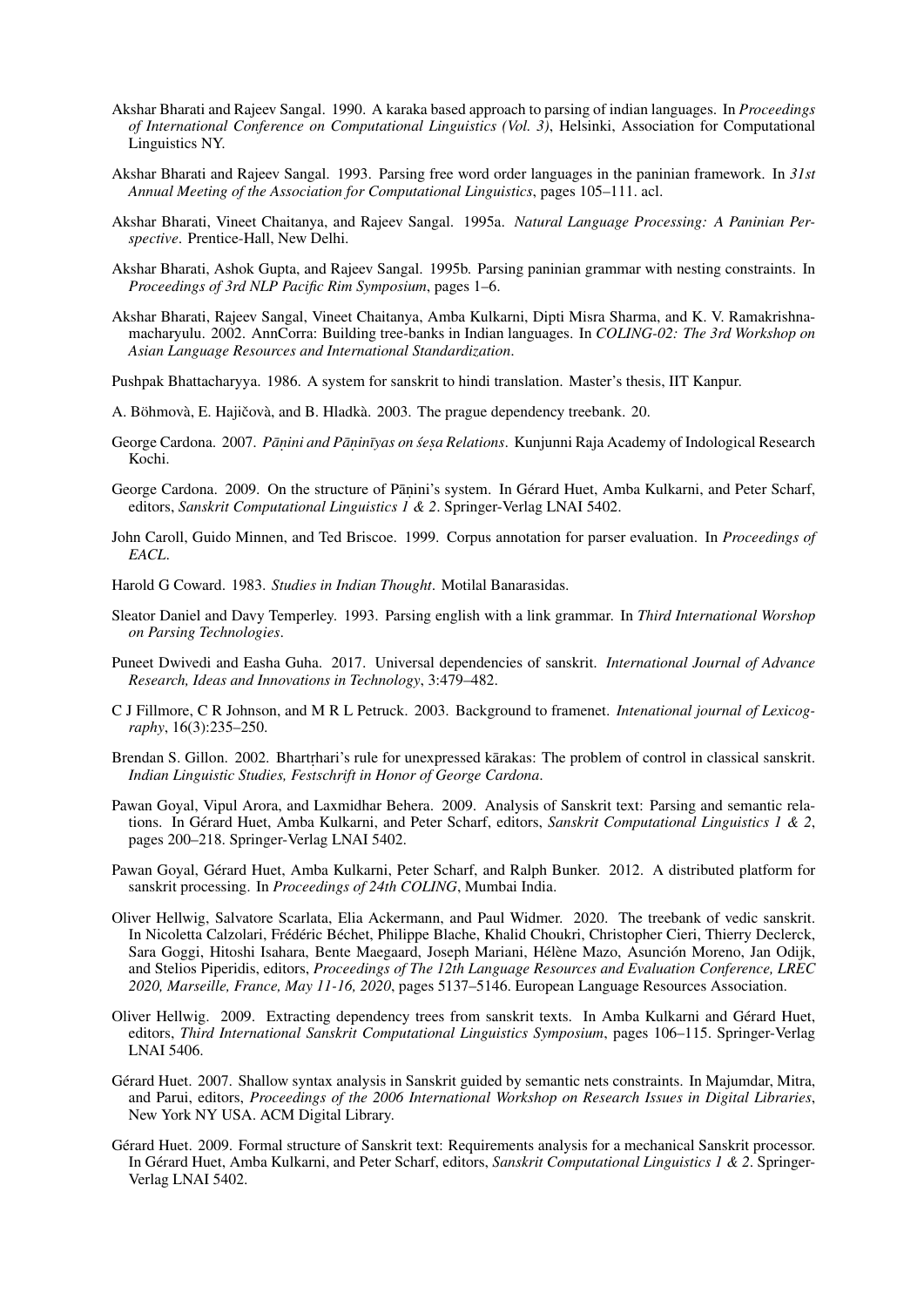- Madhusoodan Pai J. 2020. *Sanskrit Sentence Generator: A Prototype*. Ph.D. thesis, University of Hyderabad, Hyderabad.
- J J Katz and J A Fodor. 1963. The structure of a semantic theory. *Language*, 39:170–210.
- <span id="page-12-1"></span>Tracy H. King, Richard Crouch, Stefan Riezler, Mary Dalrymple, and Ronald Kaplan. 2003. The PARC 700 dependency bank. In *Proceedings of the 4th International Workshop on Linguistically Interpreted Corpora (LINC-03)*.
- Paul Kiparsky. 2009. On the architecture of panini's grammar. In Gérard Huet, Amba Kulkarni, and Peter Scharf, editors, *Sanskrit Computational Linguistics 1 & 2*, pages 33–94. Springer-Verlag LNAI 5402.
- G.-J. M. Kruijff. 2002. Formal and computational aspects of dependency grammar: History and development of dpendency grammar. Technical report.
- <span id="page-12-7"></span>Amba Kulkarni and K. V. Ramakrishnamacharyulu. 2013. Parsing Sanskrit texts: Some relation specific issues. In Malhar Kulkarni, editor, *Proceedings of the 5th International Sanskrit Computational Linguistics Symposium*. D. K. Printworld(P) Ltd.
- Amba Kulkarni and Dipti Sharma. 2019. Pāṇinian syntactico-semantic relation labels. In Proceedings of the Fifth *International Conference on Dependency Linguistics (Depling, SyntaxFest 2019)*, pages 198–208, Paris, France, August. Association for Computational Linguistics.
- Amba Kulkarni, Sheetal Pokar, and Devanand Shukl. 2010. Designing a Constraint Based Parser for Sanskrit. In G N Jha, editor, *Fourth International Sanskrit Computational Linguistics Symposium*, pages 70–90. Springer-Verlag, LNAI 6465.
- Amba Kulkarni. 2013. A deterministic dependency parser with dynamic programming for Sanskrit. In *Proceedings of the Second International Conference on Dependency Linguistics (DepLing 2013)*, pages 157–166, Prague, Czech Republic, August. Charles University in Prague Matfyzpress Prague Czech Republic.
- Amba Kulkarni. 2016. Application of modern technology to south asian languages. In Hans Henrich Hock and Elena Bashir, editors, *The Languages And Linguistics of South Asia: A comprehensive Guide*, pages 744–747. De Gruyter.
- <span id="page-12-9"></span>Amba Kulkarni. 2019. Sanskrit parsing based on the theories of sabdabodha. Indian Institute of Advanced Study, Shimla and D K Publishers (P) Ltd.
- Amba Kulkarni. 2020a. Appropriate dependency tagset for sanskrit analysis and generation. *Acta Orientalia*, forthcoming.
- Amba Kulkarni. 2020b. Sanskrit parsing following the indian theories of verbal cognition. *TALLIP*, forthcoming.
- <span id="page-12-5"></span>B. Levin and M Hovav Rappaport. 2005. *Argument realization*. Cambridge University Press.
- <span id="page-12-0"></span>Dekang Lin. 2003. Dependency-based evaluation of MINIPAR. In Abeillé Anne, editor, *Treebanks: Building and Using Parsed Corpora*, pages 317–329, Dordrecht. Springer Netherlands.
- <span id="page-12-4"></span>Marie-Catherine de Marneffe and Christopher D Manning. 2008. Stanford dependencies manual.
- <span id="page-12-2"></span>Marie-Catherine de Marneffe, Bill MacCartney, and Christopher D Manning. 2006. Generating typed dependency parses from phrase structure parses. In *Proceedings of LREC*.
- Ignor Mel'čuk. 1988. *Dependency Syntax: Theory and Practice*. The SUNY Press, Albany, New York.
- <span id="page-12-3"></span>J. Nivre, M.-C de Marneffe, F. Ginter, Y. Goldberg, J. Hajič, C. D. Manning, R. T. McDonald, S. Petrov, S. Pyysalo, N. Silveira, R. Tsarfaty, and D. Zeman. 2016. Universal dependencies c1: A multilingual treebank collection.
- <span id="page-12-6"></span>M. Palmer, D. Gildea, and N. Xue. 2005. The proposition bank: An annotated corpus of semantic roles. *Computational Linguistics*, 31(1):71–106.
- Sanjeev Panchal and Amba Kulkarni. 2018. Yogyatā as an absence of non-congruity. In Gérard Huet and Amba Kulkarni, editors, *Computational Sanskrit and Digital Humanities*. D K Publishers.

<span id="page-12-8"></span>Sanjeev Panchal and Amba Kulkarni. 2019. Co-ordination in Sanskrit. *Indian Linguistics*, 80(1-2):59–176.

Sanjeev Panchal. 2020. *Modelling Ak¯ a¯nks ˙ . a following P ¯ an¯. inian Grammar for Sanskrit sentential parsing*. Ph.D. thesis, University of Hyderabad, Hyderabad.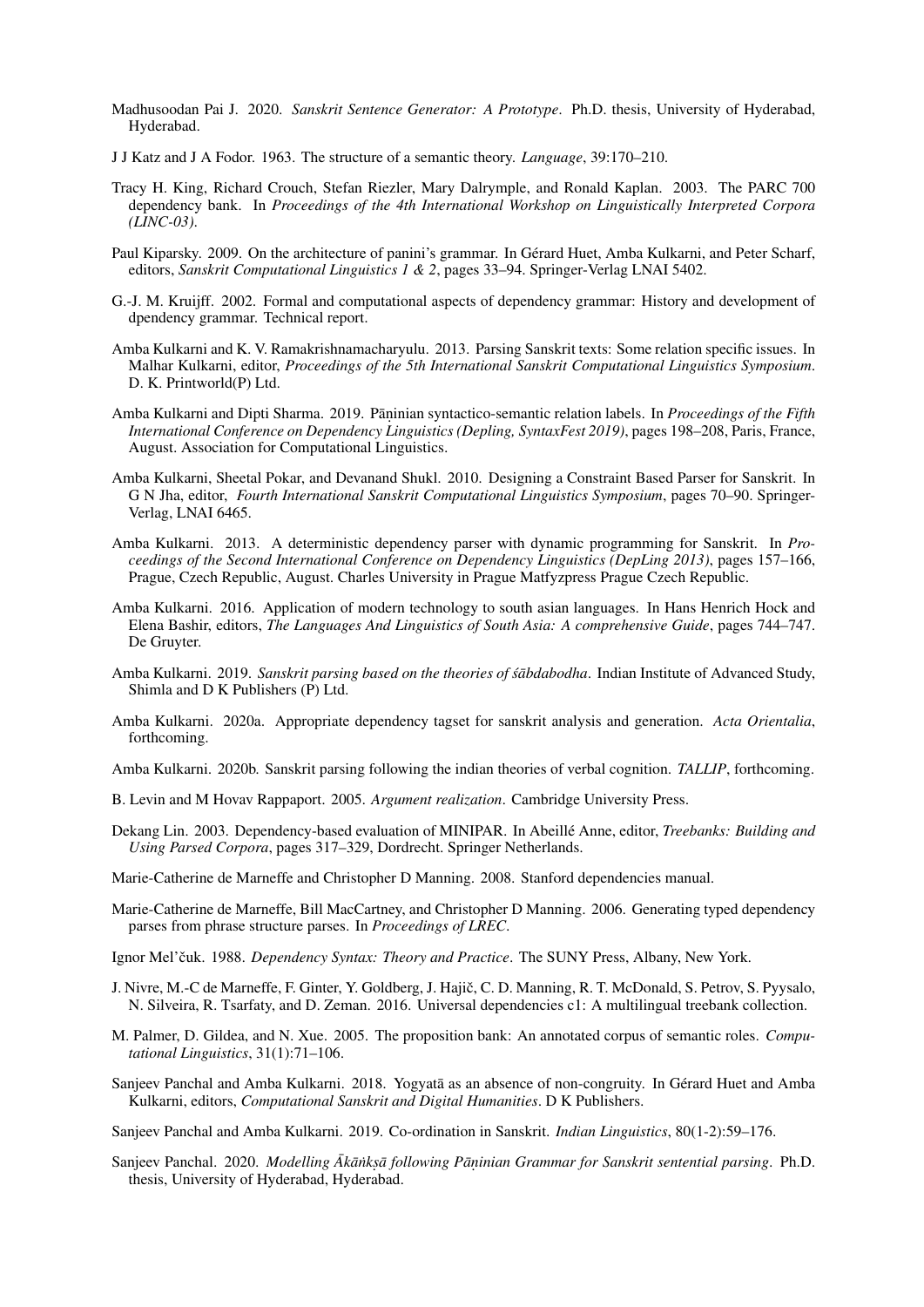- Gopal Dutt Pande. 2004. Astādhyāyī of Pānini elaborated by M.M.Panditraj Dr. Gopal Shastri. Chowkhamba Sur bharati Prakashan Varanasi.
- <span id="page-13-1"></span>Preeti Patel. 2018. *E-teaching capsule for Śrīmadbhagvadgītā*. Ph.D. thesis, University of Hyderabad, Hyderabad.
- <span id="page-13-0"></span>K V Ramakrishnamacaryulu. 2009. Annotating Sanskrit texts based on Śābdabodha systems. In Amba Kulkarni and Gérard Huet, editors, *Proceedings Third International Sanskrit Computational Linguistics Symposium*, pages 26–39, Hyderabad India. Springer-Verlag LNAI 5406.
- N S Ramanujatatacharya. 2005. *Śābdabodha Mīmāmsā*. Institute Francis De Pondicherry.
- Bhā. Va. Rāmapriya and V. Saumyanārāyana. 2001. Sanganakayantre nyāya sāstrīya sābdabodhah. *Journal of Foundation Research*, VI(1–2):61–68.
- Phillip Resnik. 1993. Semantic classes and syntactic ambiguity. In *ARRPA Workshop on Human Language Technology*. Princeton.
- Preeti Shukla, Amba Kulkarni, and Devanand Shukl. 2013. Geeta: Gold standard annotated data, analysis and its applicationa. In *Proceedings of ICON 2013, the 10th International Conference on NLP*, Noida, India, December.
- J. S. Speijer. 1886; Reprint 2009. *Sanskrit Syntax*. Motilal Banarsidass New Delhi.

Veluri Subbarao. 1969. *The philosophy of a sentence and its parts*. Munshiram Manoharlal, Delhi.

Lucien Tesnière, editor. 1959. *Éléments de Syntaxe Structurale*. Klincksieck Paris.

Gary A Tubb and Emery R Boose. 2007. *Scholastic Sanskrit: A Handbook for students*. The American Institute of Buddhist Studies at Columbia University in the City of New York New York.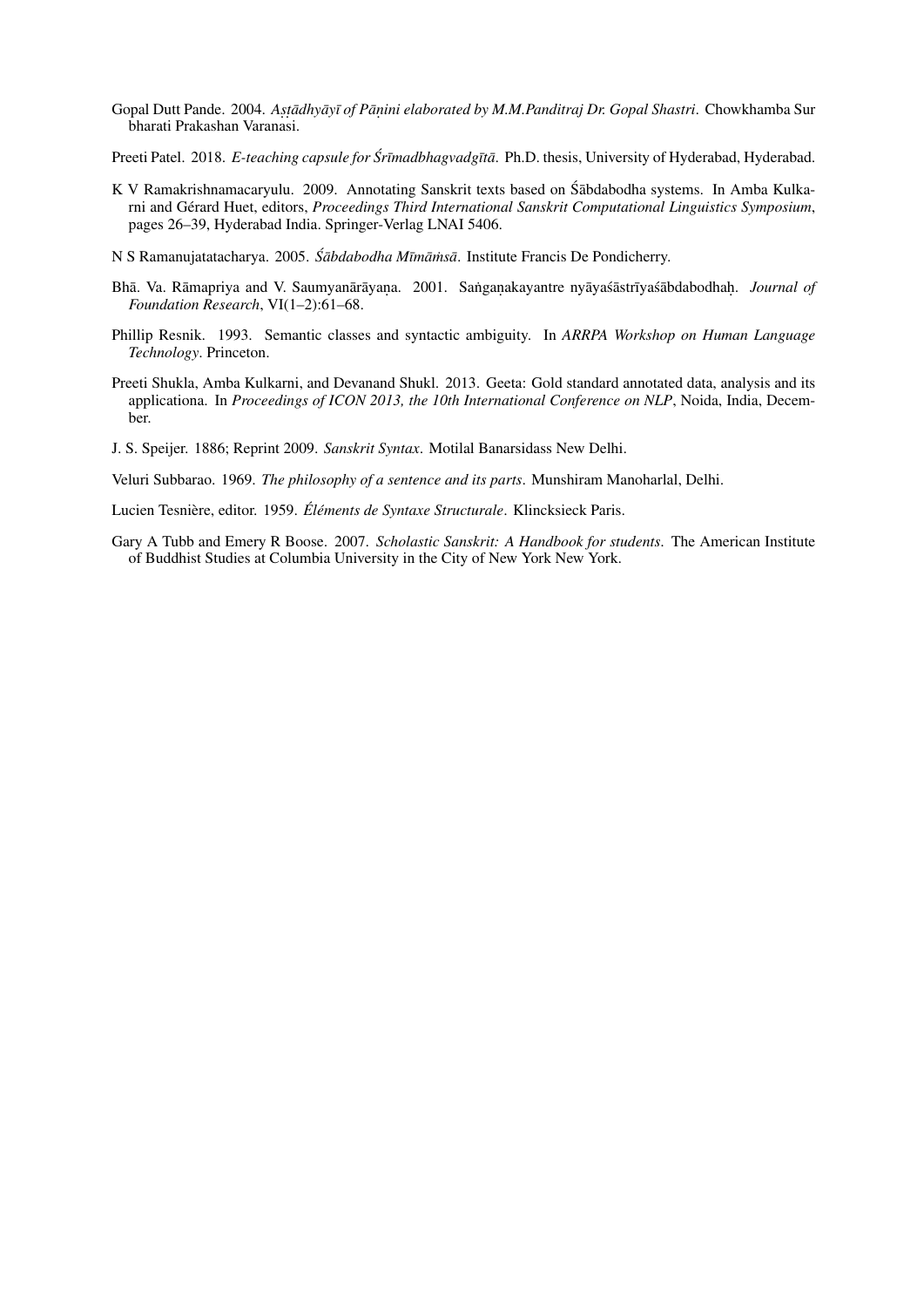# A Samsadhani Dependency Relations

### *•* Predicate argument relations

- *kartā* (agent)
	- *prayojaka-kartā* (causative agent)
	- *prayojya-kartā* (causee)
- *• karma* (goal/patient)
	- *mukhya-karma* (direct object)
	- *gauna-karma* (indirect object)
	- *vākya-karma* (sentential argument)
- *karanam* (instrument)
- *sampradānam* (recipient)
- *apādānam* (source)
- *adhikaranam* (location)
	- *kāla-adhikaranam* (location of time)
	- *deśa-adhikaranam* (location of space)
	- *visaya-adhikaranam* (locus indicating the subject)
	- *lyapkarma-adhikaranam* (*karma* of an ellipsed absolutive verb form marked as a location)

## *•* Non Predicate argument relations

- *•* Verb-Verb relations
	- *pūrva-kālaḥ* (precedence)
	- *vartamāna-samāna-kālah* (simultaneity in present)
	- *bhavisyat-samāna-kālah* (simultaneity in future) tense
	- *bhāvalaksana-pūrva-kālah* (simultaneity in the past without sharing of arguments)
	- **•** *bhāvalaksana-vartamāna-samāna-kālah* (simultaneity in present without sharing of arguments)
	- *bhāvalakṣana-anantara-kālah* (simultaneity in future without sharing of arguments)
	- *sahāyaka-kriyā* (auxiliary verb)

### *•* Verb-noun relations

- *sambodhyah* (vocative)
- *• hetuh.* (cause)
- *• prayojanam* (purpose)
- **•** *kartr-samāna-adhikaranam* (predicative adjective)
- **•** *karma-samānādhikaranam*
- *kriyā-viśesanam*(manner adverb)
- *atyanta-samyogah*(total contact)
- *• apavarga-sambandhah.*
- *pratisedhah* (negation)

## *•* Noun-Noun relations

- *śasthī-sambandhah* (genitive)
- *anga-vikārah* (body-deformity)
- *vīpsā* (reduplication)
- *visesanam* (adjective)
- *sambodhana-sūcakam* (vocative marker)
- *abhedah* (indifference)
- *nirdhāranam* (determiner)
- *vākya-karma-dyotakah* (complementiser)
- *tīvratādarśī* (intensifier)
- *nāma* (name)

## *•* Relations due to special words

*• sandarbha-binduh.* (reference point)